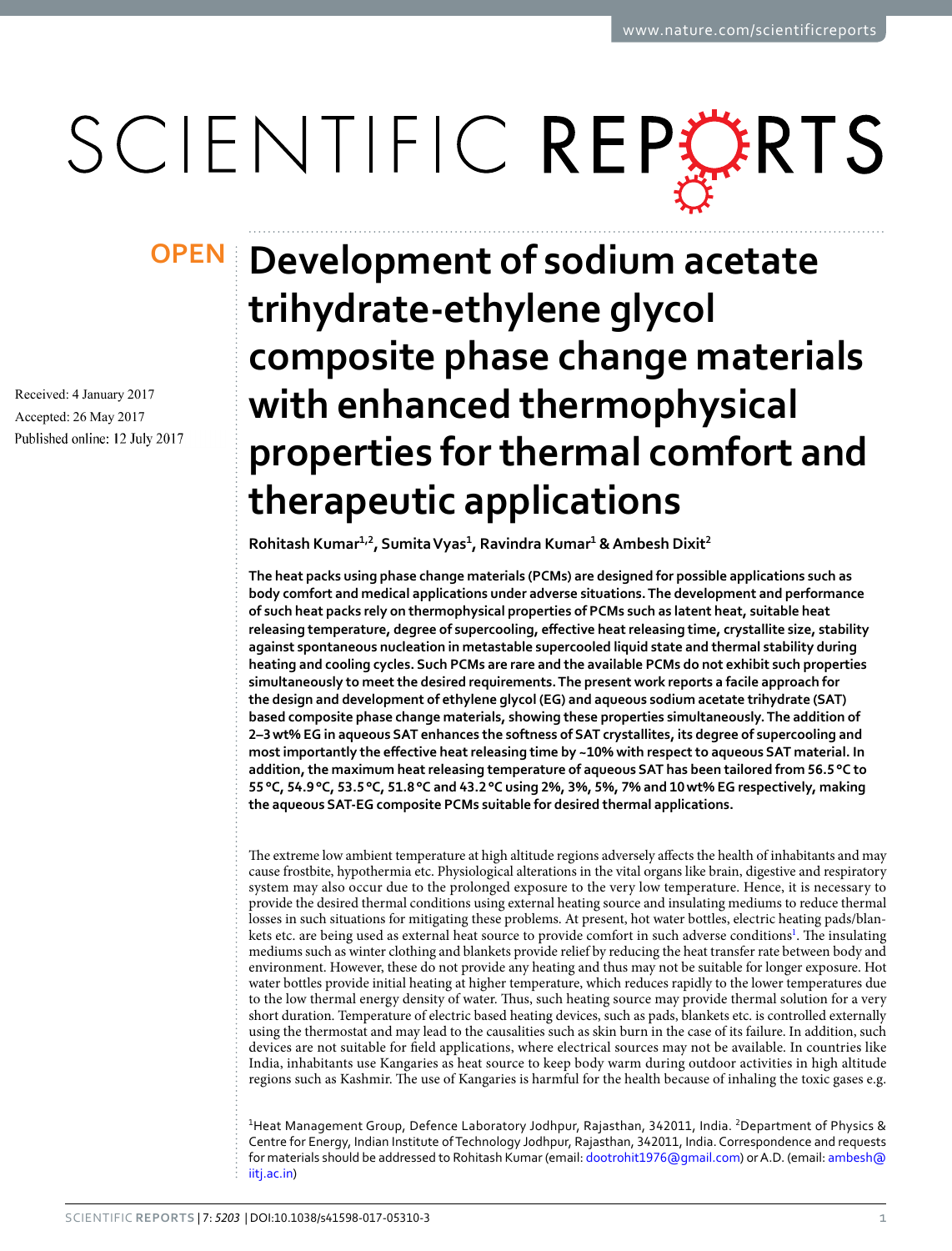

**Figure 1.** Schematic representation for use of sodium acetate trihydrate PCM in (**a**) reusable PCM heat pack, (**b**) PCM hot vest, (**c**) PCM floor heating for buildings and (**d**) seasonal solar thermal energy storage and building heating.

carbon mono/dioxide, released while burning the coal. Simultaneously, there are possibilities of skin burning incidents and cutaneous cancer also<sup>2</sup>. Bukharies are also being used for indoor heating applications, but these are also harmful to health as burning kerosene/wood/coal is being used as a fuel, which produces harmful gases<sup>3</sup>. Sometimes, death causalities have also been observed, when Bukharies are used for heating in closed rooms. The closed environment may lack oxygen inside the room and thus, inhaling carbon mono-oxide with respiration while sleeping may lead to such causalities.

Thus, alternative renewable, reusable and cost effective heating sources are required to provide the thermal comfort under such conditions. These alternative heating sources should be self-sufficient to store available thermal energy such as solar energy, waste heat etc. at high temperature ( $~60^{\circ}$ C), retain it at lower ambient temperature (subzero) and release the heat later at the time of requirement. The development of such heating sources will rely on the materials having high thermal energy storage density and suitable heat releasing temperature with a possibility of desired time delay between thermal energy storage and supply. Phase change materials (PCMs) can serve such purpose because of their high latent heat of fusion at desired temperatures. In addition, the latent heat thermal energy storage materials are more efficient than sensible heat storage materials such as water, due to their high-energy storage density and storage/release of heat in narrow temperature range, near the phase transition temperature of PCMs<sup>4-7</sup>. These superior properties of PCMs make them attractive to develop thermal management devices/systems for regulating human body temperature, reduction of indoor temperature fluctuations inside a building and seasonal solar heat energy storage. In addition to such applications, thermal phase change materials with suitable thermophysical properties may also be used for peak electricity load shifting, storage of blood, medicines, food and beverages etc. at desired safe temperatures, thermal management of electronic devices, solar water heater, solar cookers and thermal energy storage systems (TESs) for solar power plants etc $^{8-12}$ .

Phase change materials such as hydrated salts exhibit large degree of supercooling, which is not desirable for general heat storage applications such as building heating/cooling. However, this property can be utilized for long-term storage of thermal energy at low ambient temperature and release it later at the time of demand by initiating the crystallization in the metastable supercooled liquid PCMs<sup>13, 14</sup>. Among such PCMs, sodium acetate trihydrate (SAT) has attracted attention because of its high latent heat of fusion  $\sim$ 250 kJ/kg, suitable melting temperature ~58 °C, large supercooling range, better thermal stability during charge/discharge cycles and most important, the low price<sup>15-20</sup>. Such thermal properties and low cost of SAT make it suitable for reusable PCM thermal devices such as heat packs, heating of shelters and seasonal solar energy storage applications. These reusable PCM heat packs are being used widely for body warming to get rid of cold during field operations and therapeutic applications such as treatment of hypothermia, muscle aches, and frostbite. These heat packs are made of poly vinyl chloride (PVC), low density polyethylene (LDPE), high density polyethylene (HDPE) etc. packaging materials and contain aqueous solution of sodium acetate trihydrate PCM and metallic triggering device<sup>21</sup>. In these heat packs, PCM remains in metastable supercooled liquid state, far below its solidification temperature. This property helps in storing the thermal energy as the latent heat of PCM, even at low ambient temperature (~0 °C) for very long time. Thus, PCM heat packs can store heat/waste heat/solar thermal energy at the time of availability and release it later at the time of requirement by initiating the solidification in metastable supercooled liquid state of PCM using triggering device. The rate of solidification in these heat packs is very fast due to the metastable supercooled liquid state of PCM and is usually completed in few seconds $22-24$ .

In spite of such thermo-physical properties of SAT and potential applications in heating devices as explained schematically in Fig. 1, there are few challenges associated with SAT based PCM heat packs such as hard, lumped, big and sharp edges of SAT crystallites, unintentional nucleation in metastable supercooled liquid PCM at low ambient temperature  $({\sim}0^{\circ}C)$ , low heat retention time due to the fast crystal growth during solidification from metastable supercooled liquid state.

SAT based heat packs provide heating at ~57 °C, which limits its usage for different applications such as instant heating of tissues after frostbite where heating at  $\sim 40^{\circ}$ C is required. The hard and lumped salt crystallites limit the flexibility of thermal devices, which hinders the shape adaptability of SAT based heat pack. In addition, the sharp SAT crystallite edges are prone to puncture/damage the packaging material, and also causes discomfort to the human body during therapeutic applications. SAT and SAT based binary eutectic systems have been studied extensively for latent heat thermal energy storage applications<sup>25–31</sup>. However, less efforts are made to mitigate such shortcomings of SAT for its possible applications. Considering the same, we have used ethylene glycol (EG) as an additive in aqueous SAT, and investigated thermophysical and microstructural properties of SAT and SAT-EG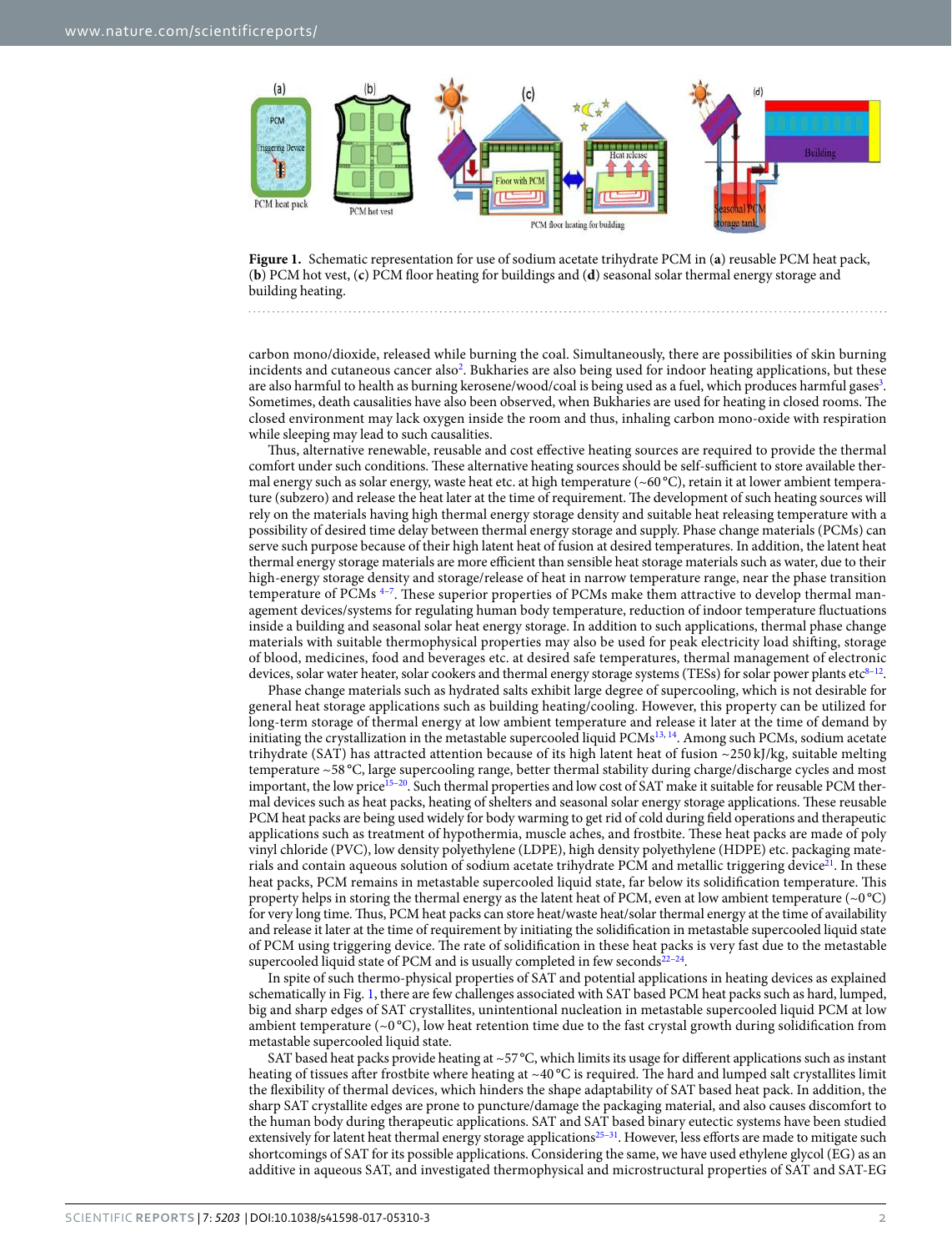

**Figure 2.** Measured powder X-ray diffractographs for samples A, C, D and E, (**b**) calculated X-ray diffraction pattern with inset showing lattice parameters, (**c**) crystal structure of SAT crystal with Orange large sphere: Na atom; blue smaller circle: Oxygen atom, green smaller circle: hydrogen atom, black circle: carbon atom and (**d**) FTIR spectrographs of sample A, C, D and E.

composite materials. We observed that ethylene glycol (EG) helps in reducing aqueous SAT crystallite size and increases the effective heat retention time about 10% with respect to aqueous SAT phase change material. We will discuss the observed thermophysical properties of investigated materials using structural, microstructural, thermal characterizations and the microscopic origin of enhanced thermal properties of aqueous SAT-EG composite phase change materials.

### **Results**

**X-ray Diffraction Analysis.** The crystal structure of aqueous SAT (94 wt% sodium acetate trihydrate + 6 wt% deionized water) named as sample A hereafter, and EG modified aqueous SAT samples by 2, 3, 5, and 7 wt% EG are named sample B, C, D and E, respectively hereafter in text. The crystallographic information for these samples are investigated using powder X-ray diffraction (pXRD) measurements in 10°–40° 2Θ range and results are summarized in Fig.  $2(a)$ .

The XRD pattern of aqueous SAT is in good agreement with the reported monoclinic crystallographic structure with space group  $C2/c^{32}$ . The XRD pattern is used to calculate the lattice structural parameters and agree with the reported literature values<sup>32</sup>. The theoretical XRD pattern has been calculated for monoclinic structure (space group  $C2/c$ ) using the estimated lattice parameters. The generated pattern is summarized in Fig.  $2(b)$  and observed that generated diffraction pattern exhibits only those hkl diffraction patterns for which  $h + k = 2n$ ; (h0l) with  $h = 2n$ ,  $l = 2n$  and (0k0) with  $k = 2n$  (n is an integer). These diffraction patterns substantiate the observed C2/c space group for aqueous SAT. The crystallographic structure of aqueous SAT has been generated using these structural parameters and shown in Fig.  $2(c)$  with polyhedron around sodium atoms. These edge shared polyhedrons form long chains, may be responsible for long needle shaped crystals as observed in microscopic studies and discussed later. The XRD pattern for EG modified aqueous SAT samples (sample B, C, D and E) are identical to that of the sample A. However, the relative intensity of these diffraction patterns has reduced with increase in EG wt% ratio. The reduced intensity is attributed to the geometrical effects, where smaller crystals have resulted in the out of phase diffracted radiation, and thus relatively lower intensity. This has been substantiated with our microscopic observations, discussed later. The XRD measurement was not possible for sample F (Sample A with 10 wt% EG) due to its semi-liquidous characteristics at room temperature ( $\sim$ 25 °C).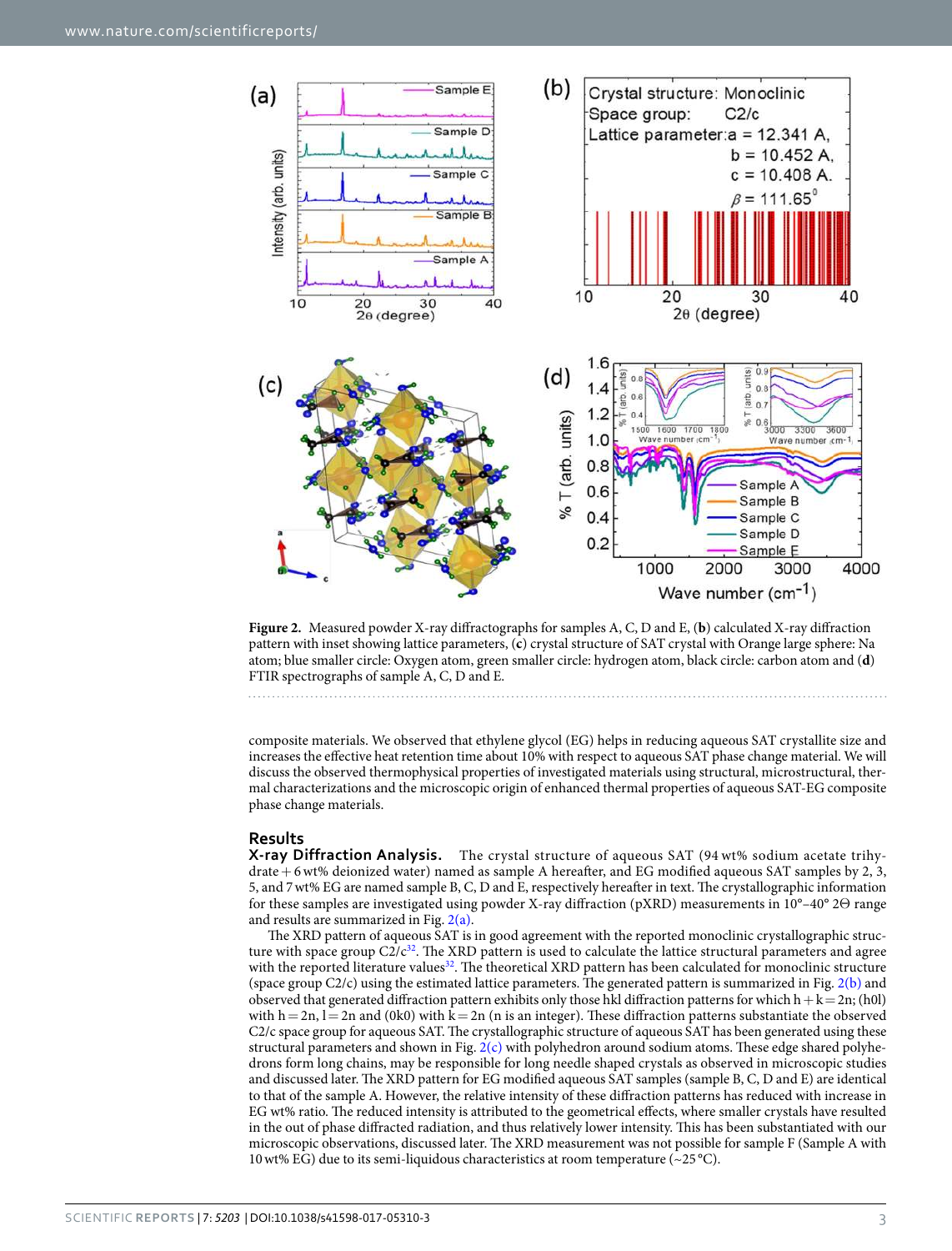

**Figure 3.** Scanning electron micrographs with 500 X (top panel) and 15000 X (bottom panel) magnifications for sample A, B, C, D and E.



**Figure 4.** (**a**) Schematic of semi-automated T-history measuring test setup, (**b**) T-history curve for DI water, (**c**) calculated heat loss from water test tube vs. temperature difference between ambient and DI water temperature.

**Fourier Transform Infrared Spectroscopic Analysis.** The room temperature Fourier Transform Infrared (FTIR) spectroscopic measurements are carried out on these samples. The respective spectrographs are shown in Fig. 2(d). FTIR spectrographs for -OH bending vibrations (1500–1800 cm<sup>-1</sup> wavenumber) and -OH stretching vibrations (3000–3800 cm<sup>−1</sup> wavenumber) of these samples are shown in insets of Fig. 2(d). These insets suggest that -OH bending and stretching vibrational frequencies shift towards higher and lower frequencies with increasing wt% of EG in aqueous SAT-EG composite materials respectively. The shifting of vibrational frequencies in FTIR vibrational spectra suggests that there are hydrogen bond interactions between H atoms of water and hydroxyl oxygen atoms of ethylene glycol<sup>33</sup>. The observed interaction between H (aqueous SAT) – OH (EG) may assist in reducing the melting temperature and increasing the supercooling temperature of aqueous SAT-EG composites against the aqueous SAT phase change material.

**Microstructural Analysis.** The microstructural properties of samples A, B, C, D and E are investigated using scanning electron microscope (SEM) and respective micrographs are summarized in Fig.  $3(a-j)$  at 500 $\times$  and  $15k \times$  magnifications respectively.

Figure  $3(a)$  explains the sharp and big SAT crystallites, which are substantiated by the pXRD observations with relatively large diffraction intensity (Fig.  $2(a)$ ), as explained above. The sharp and big crystals reduce the shape adaptability and flexibility of heat pack as per requirements. The SEM micrographs shown in Fig. 3(b–e) explain the reduction in size and edge sharpness of aqueous SAT crystallites with increasing wt% of EG. These results are in good agreement with pXRD results, Fig. 2(a), where the reduced intensity and enhanced FWHM are observed for samples B, C, D, and E with respect to sample A. This reduction in the diffraction intensity suggests that long range ordered crystallite phase (Fig. 3(a)), has converted into short range ordered microstructures (Fig.  $3(b-e)$ ). The SEM micrograph of sample A (Fig.  $3(f)$ ), explains the tightly packed crystallites, which are strong and difficult to break into smaller crystallites. Figure  $3(g-j)$  explains the insertion of liquid EG into aqueous SAT crystallites during crystal growth, thus, weakening the crystals and assisting the reduction of crystallite size. The increasing EG wt% in aqueous SAT has led to the enhanced insertion of EG and thus, reducing the crystallite size into micro/Nano crystallites, as explained in Fig.  $3(g-j)$ .

**Thermal Properties Analysis.** *Temperature-history measurements.* We carried out T-history measurements to measure the thermal response of samples under investigation using an in-house built temperature history (T-history) set-up<sup>34</sup>. The schematic of experimental T-history set-up is shown in Fig.  $4(a)$ . The system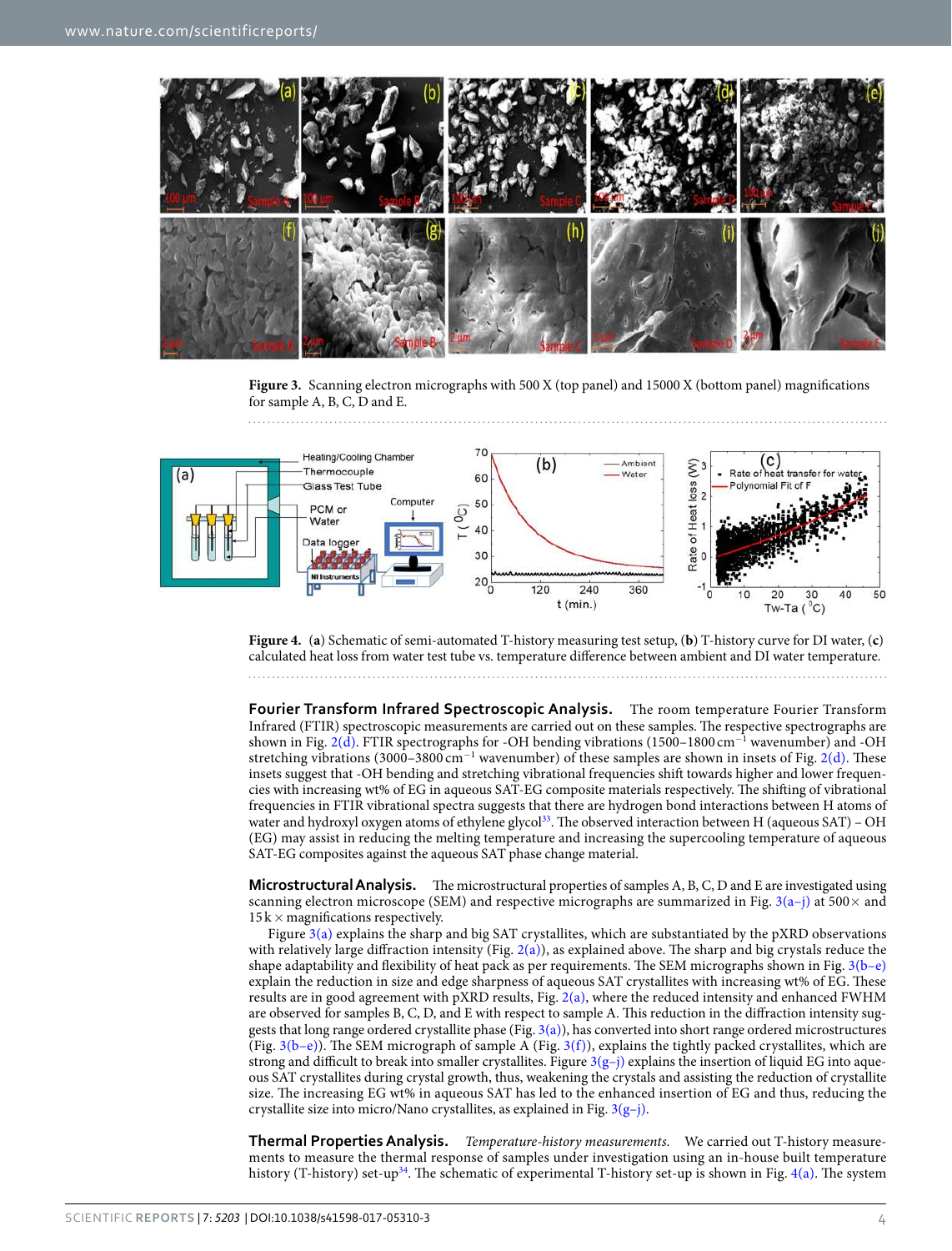| Sample<br>name | Sample details                | mass of test tube $(g)$ | mass of sample material $(g)$ | Specific heat of test tube $(kJ.kg^{-1}K^{-1})$ |
|----------------|-------------------------------|-------------------------|-------------------------------|-------------------------------------------------|
| Reference      | Deionized water               | 28.057                  | 50                            | 0.84                                            |
| $\mathbf{A}$   | 94 wt% $SAT + 6$ wt% DI water | 28.123                  | 50                            | 0.84                                            |
| B              | Sample $A + 2$ wt% EG         | 28.427                  | 50                            | 0.84                                            |
| $\mathsf{C}$   | Sample $A + 3$ wt% EG         | 28.235                  | 50                            | 0.84                                            |
| D              | Sample $A + 5$ wt% EG         | 28.326                  | 50                            | 0.84                                            |
| E              | Sample $A + 7$ wt% EG         | 28.148                  | 50                            | 0.84                                            |
| F              | Sample $A+10$ wt% EG          | 28.445                  | 50                            | 0.84                                            |

**Table 1.** Physical properties of test tubes, PCMs and DI water used for experiments.

consists of a controlled heating/cooling insulated chamber of size 60 cm (L)  $\times$  32 cm (W)  $\times$  30 cm (H), 500 W capacity electric heater for heating samples, 600 W capacity refrigeration system for cooling samples, variable air circulating fan to regulate the temperature uniformity inside the chamber, k-type thermocouples integrated with data logger and a computer system for recording the temperature versus time data. The temperature inside T-history chamber can be varied in the range of 0–100 °C as per requirement.

The heating and cooling measurements on samples can be carried out in this T-history set-up and repeated sets of measurements can be carried out with better accuracy as the measurements are carried out without disturbing experimental setup<sup>35</sup>. There are different approaches to generate enthalpy vs. temperature curves for phase change materials using T-history measurements36–45. We have used Sandanes approach to analyze the T-history data and evaluate the thermophysical properties of investigated PCMs<sup>36</sup>. The deionized (DI) water is used as a reference sample. All the PCM samples and deionized water are collected in glass test tubes of size 15 mm diameter and 200 mm height. The weight of each sample has been kept constant (50 g) for T-history measurements. The physical properties of glass test tubes, all PCMs and reference samples, used for these measurements, are listed in Table 1. These samples are heated up to 80 °C inside the chamber as explained in Fig.  $4(a)$  for carrying out temperature vs. time (T-history) measurements and data is recorded at every 10 second time interval. The sample containers are kept inside 150 mm diameter and 280 mm height cylindrical expanded polypropylene (EPP) thermal insulations. This effective thermal insulation is important to realize the low heating and cooling rates with minimal temperature gradients within the sample. This is important to achieve a low Biot number  $(<0.1$ ) to use lump capacitance method for calculating the thermophysical properties of these materials with better accuracy<sup>46, 47</sup>.

Initially, a water sample is heated inside T-history chamber up to 80 °C, (above the melting temperature of sample A ~57 °C) and then cooled to the ambient temperature (23  $\pm$  0.5 °C), (below the solidification temperature of sample A) to record T-history data for water and ambient temperature. The recorded T-history data are plotted in Fig.  $4(a)$  for deionized water during cooling from 70 °C to the ambient temperature. Small periodic oscillations have been observed in ambient (chamber) temperature data because of the lag in compressor and controller feedback process. This small variation in temperature has no significant impact on PCM T-history measurements, as the temperature difference of successive temperatures measured at every 10 sec intervals has been considered for evaluating thermophysical properties. These recorded T-history data are used for calculating the rate of heat loss from deionized water sample in 70–25 °C cooling temperature range, using the following equation:

$$
\dot{q}_{w,i} = (m_w c_{p,w} + m_t c_{p,t}) \frac{\Delta T_{w,i}}{\Delta t_i} \tag{1}
$$

Where  $\dot{q}_{w,i}$  is the rate of heat loss from water test tube,  $m_w$  mass of water,  $c_{p,w}$  constant pressure specific heat capacity of water (4.18 kJ.kg<sup>-1</sup>.K<sup>-1</sup>),  $m_t$  mass of glass test tube,  $c_{p,t}$  constant pressure specific heat capacity of test tube (0.84 kJ.kg<sup>-1</sup>.K<sup>-1</sup>),  $\Delta T_{w,i} = T_{w,i+1} - T_{w,i}$  temperature difference between two consecutive measurements of water and  $\Delta t_i = t_{i+1} - t_i$  is time interval between two consecutive measurements, which is 10 second for these measurements<sup>36</sup>. The calculated rate of heat loss from deionized water sample versus temperature difference between deionized water and ambient  $(T_w - T_{amb})$  is plotted in Fig. 4(c). A second order polynomial has been fitted to these heat loss data, as shown by red solid line and used to estimate the heat loss coefficients  $k_0$ ,  $k_1$  and  $k_2$ , as described in the following equation:

$$
\dot{q}_{(Tw-Tamb)} = k_0 + k_1 (T_w - T_{amb}) + k_2 (T_w - T_{amb})^2 \tag{2}
$$

The calculated  $k_0$ ,  $k_1$  and  $k_2$  coefficient values are  $-0.0425$  W, 0.03252 W/°C and 2.8363  $\times$  10  $-$  4 W/°C<sup>2</sup> respectively.

The similar T-history measurements are carried out for A, B, C, D, E and F samples. The sample weights, insulation, positioning of k-type thermocouples and ambient temperature conditions are kept identical during the measurements as explained above under T-history measurements section. The cooling T-history data has been recorded from 70 °C to ~30 °C with external nucleation in liquid samples at ~60 °C using solid SAT powder. The measured data are summarized in Fig.  $5(a)$ , with the respective ambient temperature.

The temperature of sample A is exhibiting undercooling up to 53.6 °C and after that nucleation started in this supercooled liquid, which led to instant rise in temperature up to 56.6 °C. Samples B, C, D, E and F have shown enhanced supercooling temperature up to 49.9 °C, 49.1 °C, 48.9 °C, 48.4 °C, and 45.4 °C respectively, as explained in the inset of Fig. 5(a). These observations suggest the enhancement in the degree of supercooling for aqueous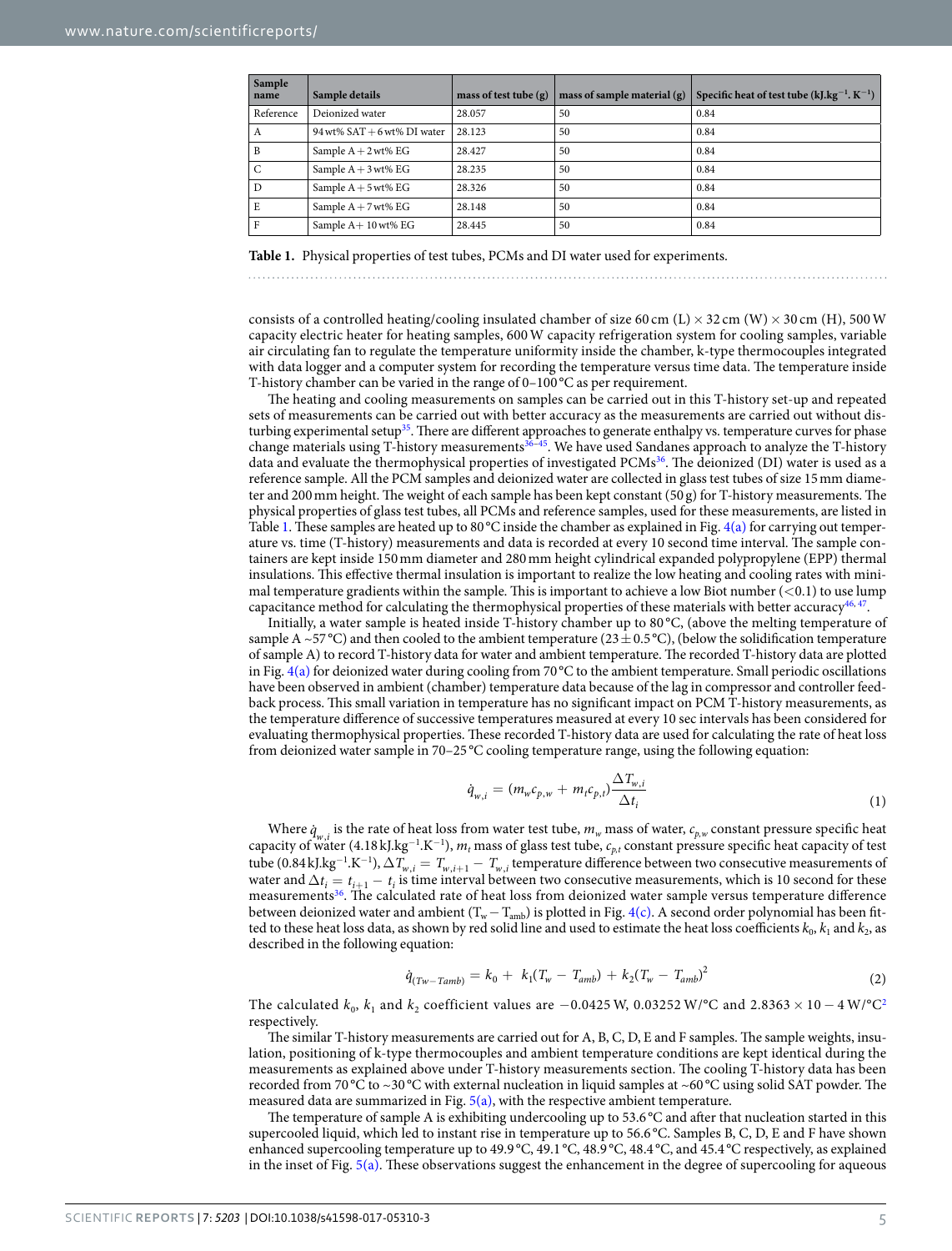

**Figure 5.** (**a**) T-history graphs for samples A, B, C, D, E and F nucleated at 60 °C and ambient temperature ~23 °C, (**b**) enthalpy vs. temperature curves corresponding to graph 5(**a**), (**c**) T-history graphs for samples A, B, C, D, E and F nucleated at ~30 °C and ambient temperature ~23 °C, (**d**) enthalpy vs. temperature curve corresponding to graph 5(**c**).

SAT-EG composite samples with increasing wt% of EG. Thus, aqueous SAT-EG composite samples may exhibit better stability against spontaneous nucleation in metastable supercooled liquid state with respect to aqueous SAT sample A. In addition, the maximum temperature achieved during solidification (heat releasing temperature) of sample A shows decrease with increasing wt% of EG and the maximum reduction has been observed for 10 wt% EG in aqueous SAT composite sample, as explained in the inset of Fig. 5(a). These studies provide an avenue where variation of EG can be used as a parameter to tailor the heat releasing temperature and degree of supercooling of aqueous SAT PCM, required for different applications. The first order derivatives of T-history measurements, not shown here, are used to find out completion of liquid-solid phase transformation temperature more accurately<sup>40</sup>. We observed that liquid-solid phase transformation completion temperature decreases with increasing wt% fraction of EG i.e. the liquid to solid phase transformation temperature range has increased with increasing EG fraction. The samples B and C take ~10% excess time to cool from 70 °C to 40 °C as compared to the sample A for the same temperature range. This suggests that 2–3 wt% EG modified samples (sample B and C) may provide thermal energy for longer time durations, thus more suitable for heat pack applications. However, samples with higher wt% EG in sample A (samples D, E and F) showed nearly the same time as that sample A for cooling from 70 °C to 40 °C temperature range. This is attributed to the reduction in respective enthalpies with increase in wt% EG, as observed in Fig. 5(b).

These temperature versus time measurements in conjunction with the calculated heat loss coefficients  $k_0, k_1$ and  $k_2$  for deionized water are used to calculate the combined rate of heat loss from PCM and test tubes containing PCM samples, using following equation:

$$
\dot{q}_{PCM-test\ tube,i} = k_0 + k_1 (T_{PCM,i} - T_{amb,i}) + k_2 (T_{PCM,i} - T_{amb,i})^2
$$
\n(3)

and the rate of heat loss from PCM has been calculated using following equation:

$$
\dot{q}_{PCM,i} = \dot{q}_{PCM + test\ tube,i} + \left(m_t C_{pt}\right) \frac{(T_{PCM,i+1} - T_{PCM,i})}{(t_{i+1} - t_i)}
$$
\n(4)

where  $\dot{q}_{PCM + test type, i}$  and  $\dot{q}_{PCM,i}$  are the rate of heat loss from PCM and test tube, the rate of heat loss from PCM at i<sup>th</sup> time interval,  $m_t$  mass of test tube,  $c_{p,t}$  constant pressure specific heat capacity of test tube (0.84 J/g°C),  $T_{PCM,i+1} - T_{PCM,i}$  temperature difference between two consecutive measurements of PCM and  $t_{i+1} - t_i$  is time interval between two consecutive measurements, which is 10 seconds for these measurements. The calculated rate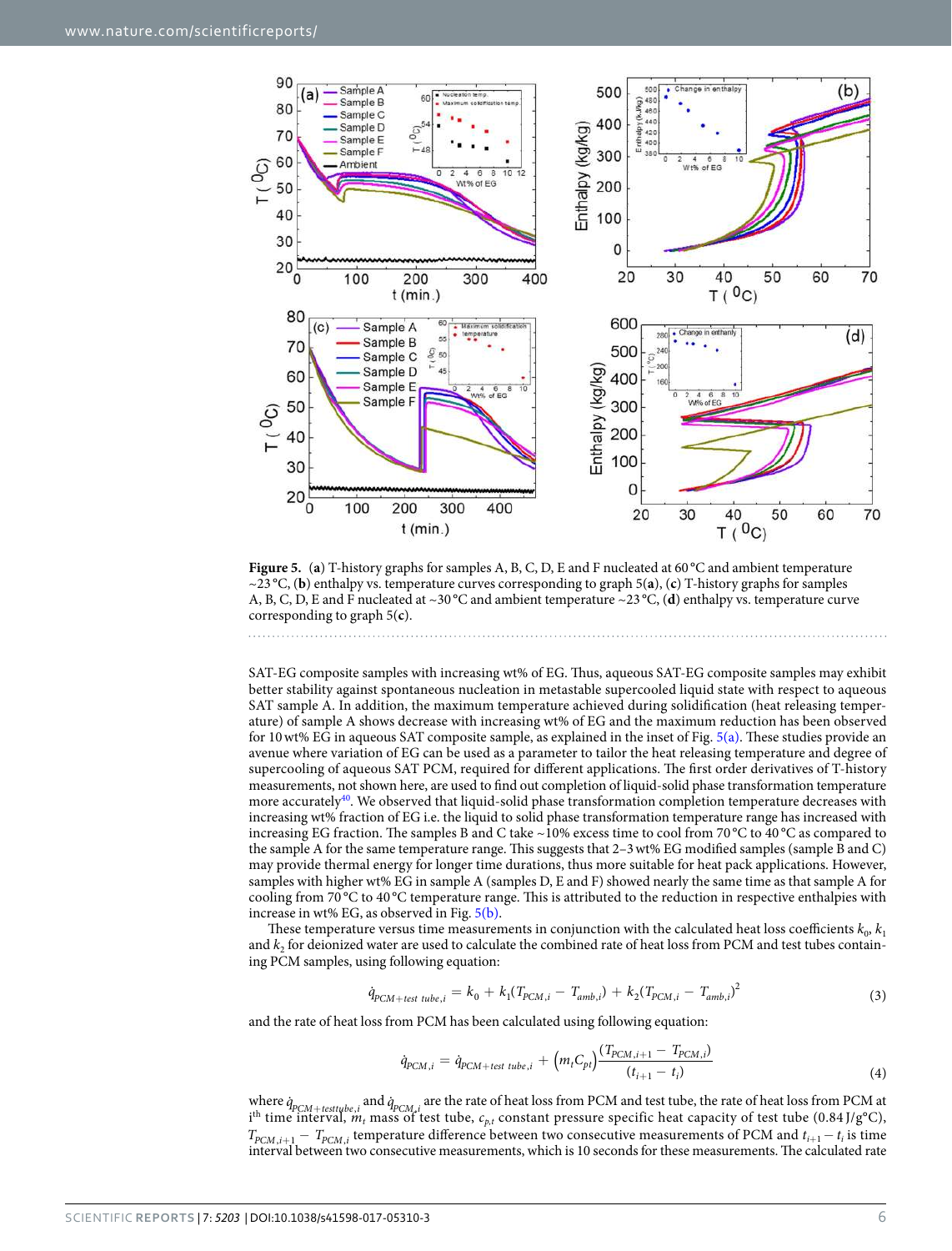



of heat loss from PCM, equation (4), is used to estimate the change in enthalpy ( $\Delta H_{PCM,i}$ ) of PCM for i<sup>th</sup> time interval using following equation:

$$
\Delta H_{PCM,i}(T_{PCM,i}) = \frac{\dot{q}_{PCM,i}\Delta t_i}{m_{PCM}}
$$
\n(5)

The calculated  $\Delta H_{PCM,i}$  are summed to calculate the cumulative enthalpy of PCM samples with respect to the temperature. The calculated cumulative enthalpy versus temperature graphs, for Fig.  $5(a)$ , are plotted in Fig.  $5(b)$ . The cumulative enthalpy of sample A, B, C, D and E and F at temperature 70 $\rm{^{\circ}C}$ , nucleated at 60 $\rm{^{\circ}C}$  is plotted as an inset in Fig. 5(b), suggesting that the enthalpy of sample A decreases with increasing wt% of EG in SAT. These results are consistent with the expected reduction because of reduced fraction of aqueous SAT in aqueous SAT-EG composite phase change materials.

Additional T-history measurements are carried out for these samples, which are supercooled up to 30 °C and nucleated at this temperature using SAT fine powder. The measured T-history data are plotted in Fig. 5(c). A sharp increase in temperature has been observed for all these samples after external nucleation. This rise in temperature is a consequence of latent heat release while solidification. This temperature rise has been summarized in the inset of Fig.  $5(c)$ , suggesting decrease in temperature rise with increasing wt% of EG. This is consistent with that of observed, while nucleating at 60 °C (inset Fig. 5(a)). Inset in Fig. 5(c) suggests that the heat releasing temperature can be tailored from 57 to 43 °C by simply varying wt% of EG up to 10% in aqueous SAT. The respective enthalpy versus temperature data are calculated as explained above and the results are plotted in Fig. 5(d). The enthalpies of these samples at 30 °C against wt% EG are plotted as an inset in Fig.  $5(d)$ . The enthalpies of these samples (nucleated at 30 °C) are lower as comparted to that of samples, nucleated at 60 °C. The lower enthalpy values for samples, nucleated at 30 °C is mainly due to loss of thermal energy in the form of specific heat of liquid during PCM cooling from 70 to 30 °C.

**Differential Scanning Calorimetric Measurements.** Further, thermophysical properties of these phase change materials are substantiated by Differential Scanning Calorimetric (DSC) measurements using DSC TA Q10 (TA Instruments USA make). The measuring sample is hermetically sealed in an aluminum pan and empty aluminum pan is used simultaneously as a reference sample. The instrument is calibrated using Indium reference material before carrying out DSC measurements on these samples. The weights of sample A, B, C, D and E used for DSC measurements are 5.19 mg, 5.12, 5.86, 6.27 and 6.08 mg respectively. The measurements are carried out at identical heating and cooling rate of 2 °C/min under inert environment using continuous nitrogen gas purging at 50 ml/min flow rate. The melting and solidification of PCM samples are identified as endothermic (down) and exothermic peaks (up) in DSC thermographs shown in Fig.  $6(a,b)$ .

Sample A exhibited sharp (narrow temperature window) endothermic and exothermic DSC peaks, as shown in Fig. 6(a). In contrast to sample A, EG modified composite PCM (samples B, C, D and E) showed wider endothermic and exothermic DSC peaks, Fig. 6(b). The narrow temperature range of exothermic peak for sample A suggests high rate of heat release in narrow temperature window as compared to EG modified composite PCM samples. The onset and endset temperatures and latent heat of fusion for these PCM samples are estimated using DSC thermographs, Fig. 6(a and b), and results are summarized in Table 2. The observations are consistent with T-history observations, suggesting that melting/solidification temperature decreases and melting/solidification temperature range increases with increasing wt% of EG in aqueous SAT. The self-nucleating temperature of aqueous SAT decreases with increasing wt% of EG, suggesting enhancement in degree of supercooling and thermal stability of metastable supercooled liquid against spontaneous nucleation.

The measured degree of supercooling for samples A, B, C, D and E using both DSC and T-history methods are plotted in Fig. 6(c). This suggests that the degree of supercooling has enhanced for EG modified composite PCM samples. The values of self-nucleating temperatures for all samples measured with DSC are lower, as compared to that from T-history measurements. The difference between these results are due to the variation in the mass of samples, used for these measurements. In DSC, a very small amount (few milligrams) of the sample is being used for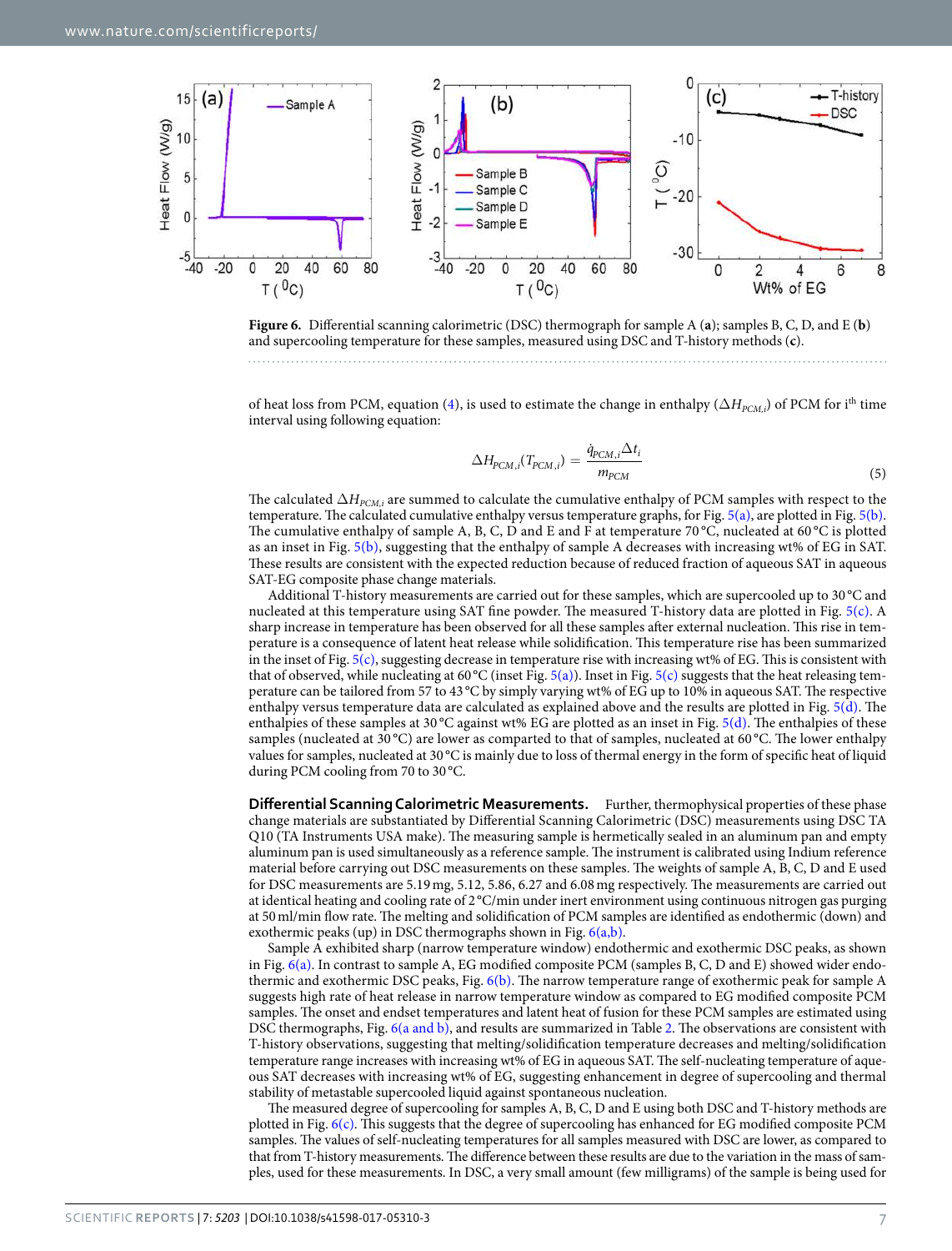| Sample<br>Name | <b>Onset temperature</b><br>for melting peak of<br>$DSC$ ( $^{\circ}C$ ) | <b>Endset temperature</b><br>for melting peak of<br>$DSC$ ( $^{\circ}C$ ) | Onset temperature for<br>solidification peak of<br>$DSC$ ( $^{\circ}C$ ) | <b>Endset temperature</b><br>for solidification peak<br>of DSC $(^{\circ}C)$ | Latent heat of fusion<br>$(kJ.kg^{-1})$ |
|----------------|--------------------------------------------------------------------------|---------------------------------------------------------------------------|--------------------------------------------------------------------------|------------------------------------------------------------------------------|-----------------------------------------|
| $\mathbf{A}$   | 57.6                                                                     | 60.1                                                                      | $-21.0$                                                                  | $-21.68$                                                                     | 256.7                                   |
| $\mathbf{B}$   | 54.3                                                                     | 58.2                                                                      | $-26.2$                                                                  | $-29.2$                                                                      | 251.54                                  |
| $\mathsf{C}$   | 53.5                                                                     | 57.8                                                                      | $-27.3$                                                                  | $-31.8$                                                                      | 249.31                                  |
| D              | 49.5                                                                     | 56.8                                                                      | $-29.2$                                                                  | $-37.0$                                                                      | 236.35                                  |
| E              | 47.8                                                                     | 55.8                                                                      | $-29.5$                                                                  | $-38.1$                                                                      | 222.82                                  |

**Table 2.** Melting and solidification temperatures of SAT and SAT + EG composite PCMs.

the measurements, which reduces the probability of nucleation as compared to the voluminous sample (few tens of grams), used in T-history measurements. Hence, T-history measurement values may be more reliable as compared to that of DSC measurements, for any real application, where usually large quantities of samples are used.

Fabrication and Evaluation of PCM Heat Packs. Sample C (aqueous SAT with 3 wt% EG) is used for fabrication of PCM heat packs because of its superior thermophysical properties such as heat releasing temperature, latent heat of fusion, degree of supercooling, effective heat releasing time, small crystallites. Three heat packs, containing 300 g water, sample A and sample C, are fabricated to compare the thermal performance. Polyvinyl chloride (PVC) has been used as a packaging material for storing PCM and triggering device. The stainless-steel triggering device, consisting surface imperfections, is kept inside PCM packs to release heat at the time of requirement. The actual photograph and schematic of such fabricated heat pack (110 mm  $\times$  180 mm) and solidification mechanism in PCM heat packs is explained in Fig. 7(a–c). The triggering device is flexed to start nucleation for solidification of PCM in heat packs, Fig. 7(a). This solidification propagates in all the three directions, Fig. 7(b) and takes around one minute for complete solidification of PCM, Fig.  $7(c)$ . The thermal energy equivalent to the PCM latent heat is released during this process.

The heat packs are kept inside an insulated box (size  $150\,\mathrm{mm} \times 220\,\mathrm{mm} \times 10\,\mathrm{mm}$ ) made of 20 mm thick EPP material, to ensure thermal equilibrium across the heat pack during T-history measurements. This insulated box is kept inside T-history heating-cooling chamber and heat packs are heated up to 80 °C, followed by cooling up to ambient temperature ~30 °C. The thermal response of these heat packs is recorded from 75 to 30 °C at every 10 second time interval. The PCM inside the heat packs is nucleated at 60 °C above its melting temperature. The measured T-history responses of these three packs are plotted in Fig. 7(d). Water, sample A and C based heat packs took about 2.24, 6.4 and 7.03 hours respectively to cool from 75 to 40 °C temperature. Thus, extended heating time for heat packs containing sample A and C is about 186% and 214% more as compared to the water heat pack. Further, an enhancement of ~10% additional heat release time has been observed for sample C based heat pack with respect to sample A based heat pack.

#### **Discussion**

The proposed interactions between sodium acetate trihydrate and ethylene glycol at atomic level is shown schematically in Fig. 8, based on the molecular interactions, inferred from FTIR measurements.

The schematic molecular structure of SAT and EG are shown in Fig. 8(a and b) respectively. The metastable supercooled liquid SAT solidifies in large and lumped continuous crystallites, as shown schematically in Fig. 8(c). Such large lumped crystallites are not suitable for thermal heat pack applications. This can be mitigated by using the physical mixing of EG in SAT matrix. Here, EG is dispersed homogeneously in SAT matrix because of weak hydrogen bond interaction between SAT water hydrogen atoms and EG hydroxyl oxygen atoms, as observed and inferred from FTIR spectra of SAT-EG composite samples. The interaction mechanism is explained schematically in Fig. 8(d). The uniform dispersion of EG assists in the adsorption of liquid EG layers on the growing SAT crystal faces. Thus, these liquid EG layers inhibits the growth of large and lumped SAT crystallites. This liquid EG forms the laminar vesicles, as observed in microscopic studies, Fig. 3. The process of laminar vesicles formation in SAT is explained schematically in Fig. 8(d). These laminar vesicles of liquid EG in SAT crystals are responsible for weakening the SAT crystallites and thus, reducing the continuous growth of SAT crystallites. Further, this inculcated liquid EG will assist in softening, by breaking crystallites with external stimuli causing shear forces between EG separated SAT planes, as shown schematically in Fig.  $8(e)$ . The hydrogen bonding between ethylene glycol and  $H_2O$  molecules of SAT may disturbs the hydrogen bonding between SAT and H2O molecules. It may be the responsible for enhancement of activation energy required to form nuclei with critical radius and enhances the degree of supercooling and thermal stability of SAT-EG metastable supercooled liquid PCM against spontaneous nucleation compared to SAT.

In summary, novel ethylene glycol and aqueous sodium acetate trihydrate composite phase change materials with enhanced thermophysical properties have been designed and developed for different thermal applications. Thermophysical properties of aqueous SAT PCM, such as melting/solidification temperatures, degree of supercooling, heat retention/release time, have been tailored and optimized by varying EG weight fraction in aqueous SAT-EG composite phase change materials for specific applications. The optimal ~10% enhancement in heat retention time has been observed for 3 wt% EG modified aqueous SAT PCM, without affecting other thermophysical properties significantly. The thermal stability of metastable supercooled liquid SAT against spontaneous nucleation has enhanced significantly for aqueous SAT-EG composite PCMs. In addition, the insertion of liquid EG into SAT crystallites helps in controlling the SAT crystallites size by hindering the growth of large and lumped SAT crystallites. The thermal response of developed aqueous SAT- EG composite PCMs has shown promising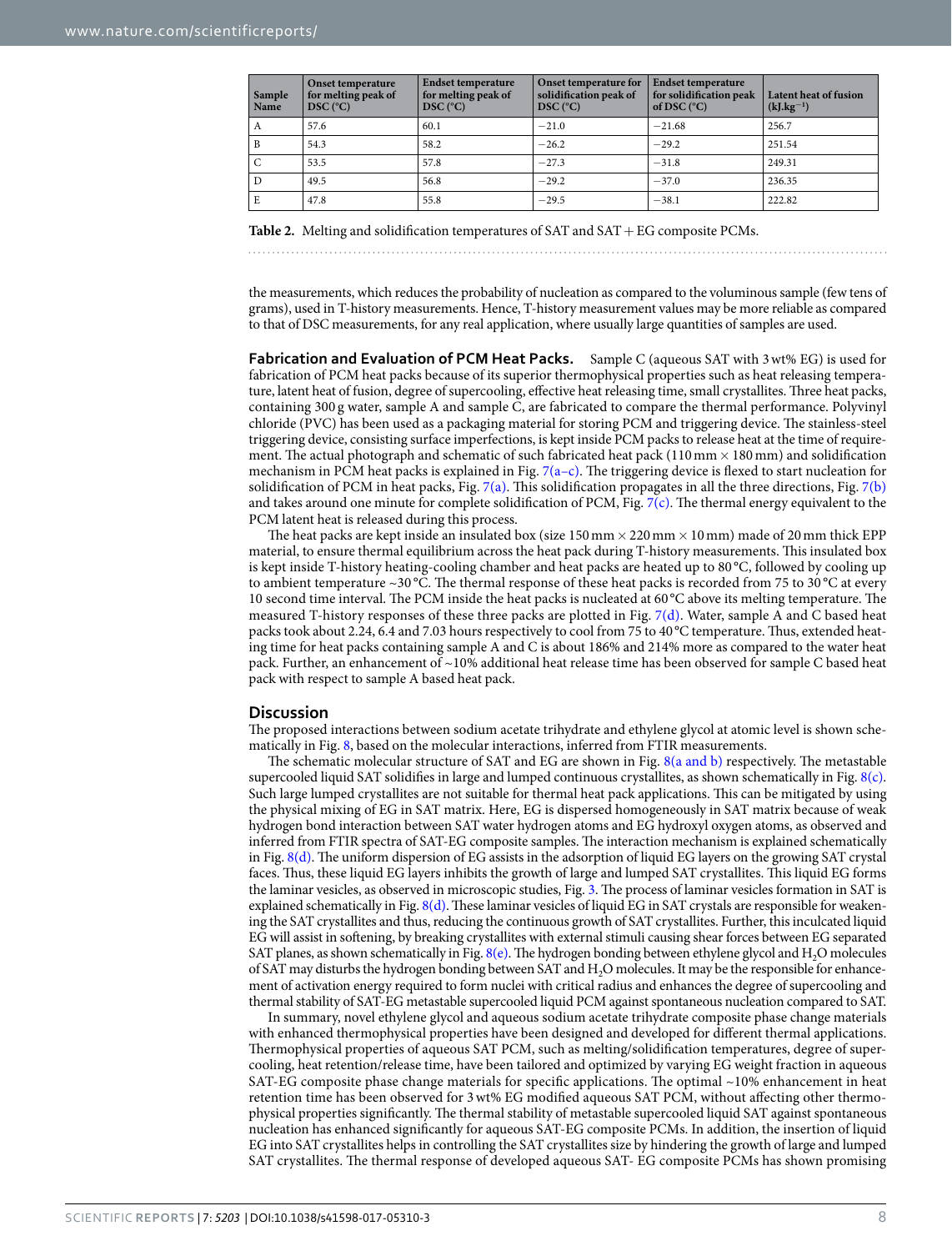

**Figure 7.** Schematic and pictorial representation of heat releasing process from PCM heat packs: (**a**) flexing triggering device to start nucleation in supercooled liquid PCM for its solidification at  $t = 0$  second, (b) growth of solidification at t = 5 seconds, (**c**) complete solidification of supercooled liquid PCM at t = 55 seconds and (**d**) T-history curves for heat packs consisting of water, sample A and C.

 $20$  $\mathbf{r}$ 

 $\mathbf{a}$  $10$ 

6  $t$  (hrs.)





thermophysical properties for possible applications such as therapeutic/body warming, building heating under adverse conditions and seasonal solar thermal energy storage. These studies suggest that aqueous SAT-EG composite PCM may improve the flexibility and physical stability of PCM heat packs for the desired applications.

### **Materials and Methods**

Sodium acetate trihydrate and ethylene glycol (EG) grade "excel R" are purchased from Qualigens Fine Chemicals Pvt. Ltd. Mumbai, India and used without any further purification.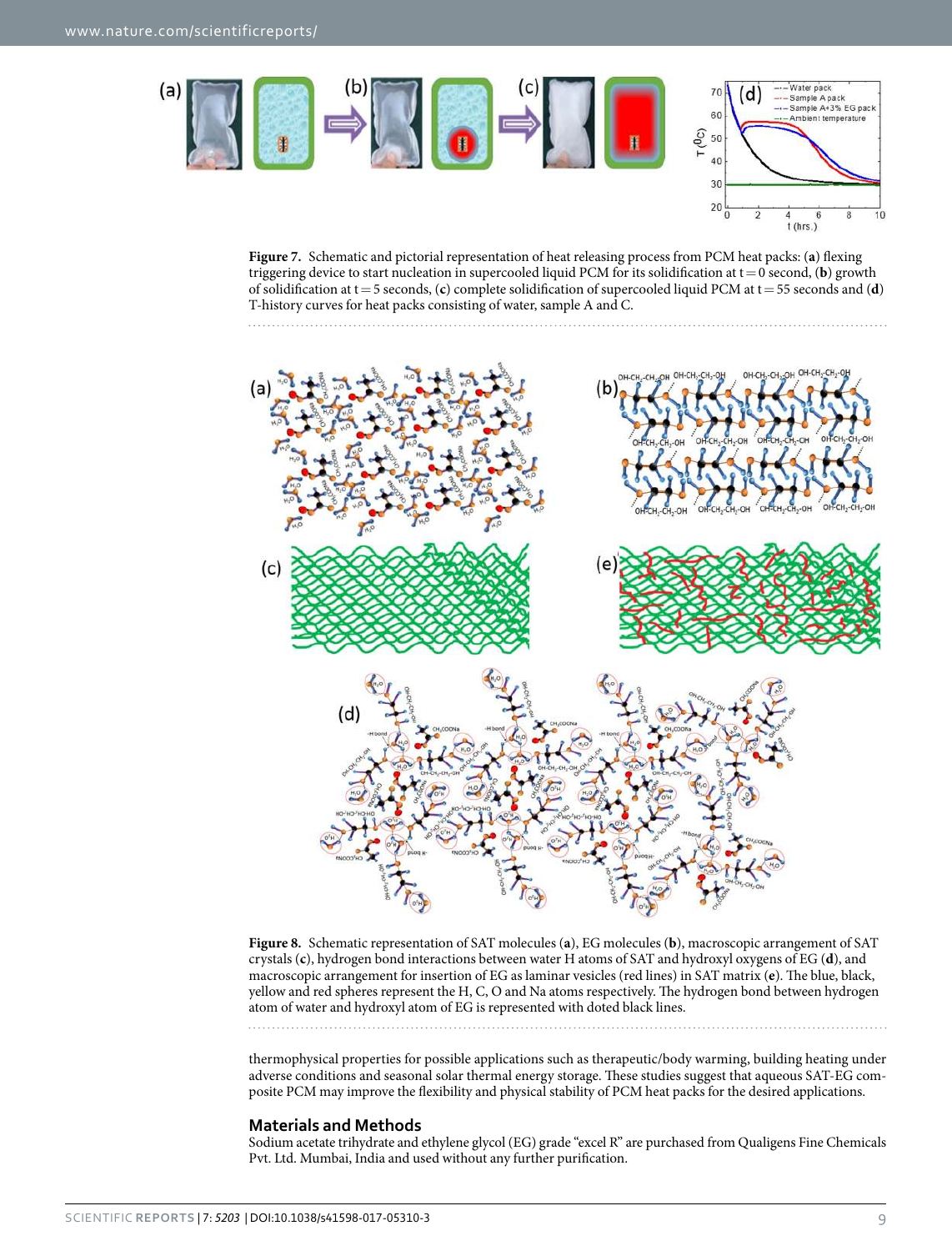**Preparation of aqueous SAT-EG composites.** Aqueous SAT-EG composite samples are prepared by simple physical mixing process. The materials are weighed by a digital micro balance model CX65S (the accuracy of balance is ±0.01 mg, make Citizen, USA). The different aqueous SAT-EG composite samples are prepared by physical mixing of different wt% of EG in aqueous sodium acetate trihydrate (94% SAT + 6% DI water) using magnetic stirrer for 20 minutes at 70 °C. The six samples, sample A (94 wt% SAT + 6 wt% deionized H<sub>2</sub>O), sample B (sample  $A + 2$  wt% EG), sample C (sample  $A + 3$  wt% EG), sample D (sample  $A + 5$  wt% EG), sample E (sample  $A + 7$  wt% EG) and sample F (sample  $A + 10$  wt% EG) are prepared. Additional deionized water in pristine SAT is added to enhance its thermal stability during heating/cooling cycles. The effect of EG on solidification temperature, maximum temperature during solidification, degree of supercooling, heat release time, stability of metastable supercooled liquid and softness of aqueous SAT have been investigated to develop aqueous SAT– EG composite systems as a phase change material for possible heat pack applications.

**Thermophysical characterization.** The structural properties of aqueous SAT and aqueous SAT-EG composite samples are carried out using Bruker D8 Advance X-ray diffractometer using copper K<sub>o</sub> radiation  $((\lambda = 1.5406\text{\AA})$ . The XRD measurements are recorded in the range of 10 to 40° with step size 0.02°. The microstructural properties of these samples are investigated using Carl Zeiss EVO 18 Scanning Electron Microscope (SEM). The vibrational modes of these materials are identified using Bruker vertex 70 v Fourier Transform Infrared (FTIR) spectroscopy system in the range of 4000–400 cm<sup>−</sup><sup>1</sup> . An in-house fabricated semi-automated temperature-history (temperature versus time) system, as explained in Fig. 4(a), is used for thermal response measurements of these composite samples. K-type thermocouples (0.5 mm diameter) connected with National Instruments (NI-USA) data logger are used for collecting temperature versus time (T-history) measurements at every 10 second time interval. Differential scanning calorimeter (DSC) Q10 is used to measure latent heat of fusion, melting temperature of samples under investigation and validation of T-history results.

#### **References**

- 1. Watson, S. S. & Watson, W. K. R. Inventors; Kay Laboratories, Inc., assignee. Constant temperature device. United States patent US 3,951,127A. 1976 Apr. 20.
	- 2. Wani, I. Kangri cancer. Surgery **147**, 586–588, doi:10.1016/j.surg.2009.10.025 (2010).
- 3. Ashmore, J. Analysis of heating and cooking fuels and stoves in refugee, IDP and local settlements, Kabul, Herat, Afghanistan, http:// www.shelterproject.org/downloads/peer1rep/stoves\_06\_02.pdf (2002).
- 4. Abhat, A. Low temperature latent heat thermal energy storage. Solar Energy **30**, 313–332, doi:10.1016/0038-092X(83)90186-X (1983).
- 5. Zalba, B., Marin, J. M., Cabeza, L. F. & Mehling, H. Review on thermal energy storage with phase change materials, heat transfer analysis and applications. Applied Thermal Engineering **23**, 251–283, doi:10.1016/S1359-4311(02)00192-8 (2003).
- 6. Farid, M. M., Khudhair, A. M., Razack, S. A. K. & Al-Hallaj, S. A review on phase change energy storage: materials and application. Energy Conversion and Management **45**, 1597–1615, doi:10.1016/j.enconman.2003.09.015 (2004).
- 7. Sharma, A., Tyagi, V. V., Chen, C. R. & Budhi, D. Review on thermal energy storage with phase change materials and applications. Renewable and Sustainable Energy Reviews **13**, 318–345, doi:10.1016/j.rser.2007.10.005 (2009).
- 8. Ulman, A. & Valentin, B. Investigations of sodium acetate trihydrate for solar latent-heat storage, controlling the melting point. Sol. Energy Mater **92**, 177–181, doi:10.1016/0165-1633(83)90040-0 (1983).
- 9. Khudhair, A. M. & Farid, M. M. A review on energy conservation in building applications with thermal storage by latent heat using phase change materials. Energy Conversion and Management **45**, 263–275, doi:10.1016/S0196-8904(03)00131-6 (2004).
- 10. Mehling, H. & Cabeza, L. F. Heat and Cold Storage with PCM; An up to date introduction into basic and applications. (Springer: Germany, 2008).
- 11. Oro, E. et al. Review on phase change materials (PCMs) for cold thermal energy storage applications. Applied Energy **99**, 513–533, doi:10.1016/j.apenergy.2012.03.058 (2010).
- 12. Gil, A. et al. State of the art on high temperature thermal energy storage for power generation. Part 1—Concepts, materials and modellization. Renewable and Sustainable Energy **14**, 31–55, doi:10.1016/j.rser.2009.07.035 (2010).
- 13. Barrett, P. F., Best, B. R. & Oldham, K. B. Thermal energy storage in supersaturated salt solutions. Materials Chemistry and Physics **10**, 39–49, doi:10.1016/0254-0584(84)90077-4 (1984).
- 14. Barrett, P. F. & Best, B. R. Thermal energy storage in supercooled salt mixtures. Materials Chemistry and Physics **12**, 529–536, doi:10.1016/0254-0584(85)90038-0 (1985).
- 15. Pebler, A. Dissociation vapor pressure of sodium acetate trihydrate. Thermochim. Acta **13**, 109–114, doi:10.1016/0040- 6031(75)80073-6 (1975).
- 16. Kimura, H. & Kai, J. Phase change stability of sodium acetate trihydrate and its mixtures. Solar Energy **35**, 527–534, doi:10.1016/0038- 092X(85)90121-5 (1985).
- 17. Guion, J. & Teisseire, M. Nucleation of sodium acetate trihydrate in thermal heat storage cycles. Solar Energy **46**, 97–100, doi:10.1016/0038-092X(91)90021-N (1991).
- 18. Araki, N., Futamura, M., Makino, A. & Shibata, H. Measurements of thermophysical properties of sodium acetate hydrate. Int. J. Thermophysics **16**, 1455, doi:10.1007/BF02083553 (1995).
- 19. Lu, D. J., Fan, X. Y., Zhou, X. & Chen, Z. S. Phase change performance of sodium acetate trihydrate with AlN nanoparticles and CMC. Solar Energy Materials and Solar Cells **95**, 2645–2649, doi:10.1016/j.solmat.2011.05.025 (2011).
- 20. Kong, W. et al. Experimental investigations on heat content of supercooled sodium acetate trihydrate by a simple heat loss method. Solar Energy **139**, 249–257, doi:10.1016/j.solener.2016.09.045 (2016).
- 21. Kapralis, G. I., Kapralis, J. E. & Lowther, J. Inventors; Kapralis, G. I., kapralis, J. E. & Lowther, J., assignee. Imperforate groove trigger. United States patent US 4,899,727 A. 1990 Feb. 13.
- 22. Rogerson, M. A. & Cardoso, S. S. S. Solidification in heat packs: I. nucleation rate. AIChE Journal **49**, 505–515, doi:10.1002/ aic.690490220 (2003).
- 23. Rogerson, M. A. & Cardoso, S. S. S. Solidification in heat packs: II. role of cavitation. AIChE Journal **49**, 516–521, doi:10.1002/ aic.690490221 (2003).
- 24. Rogerson, M. A. & Cardoso, S. S. S. Solidification in heat packs: III. Metallic trigger. AIChE Journal **49**, 522–529, doi:10.1002/ aic.690490222 (2003).
- 25. Wada, T., Yamamoto, R. & Matsuo, Y. Heat storage capacity of sodium acetate trihydrate during thermal cycling. Solar Energy **33**, 373–375, doi:10.1016/0038-092X(84)90169-5 (1984).
- 26. Li, J. H., Zhou, J. K. & Huang, S. K. An Investigation into the use of the eutectic mixture sodium Acetate Trihydrate-Tartaric Acid for Latent Heat Storage. Thermochemica Acta **188**, 17–23, doi:10.1016/0040-6031(91)80200-3 (1991).